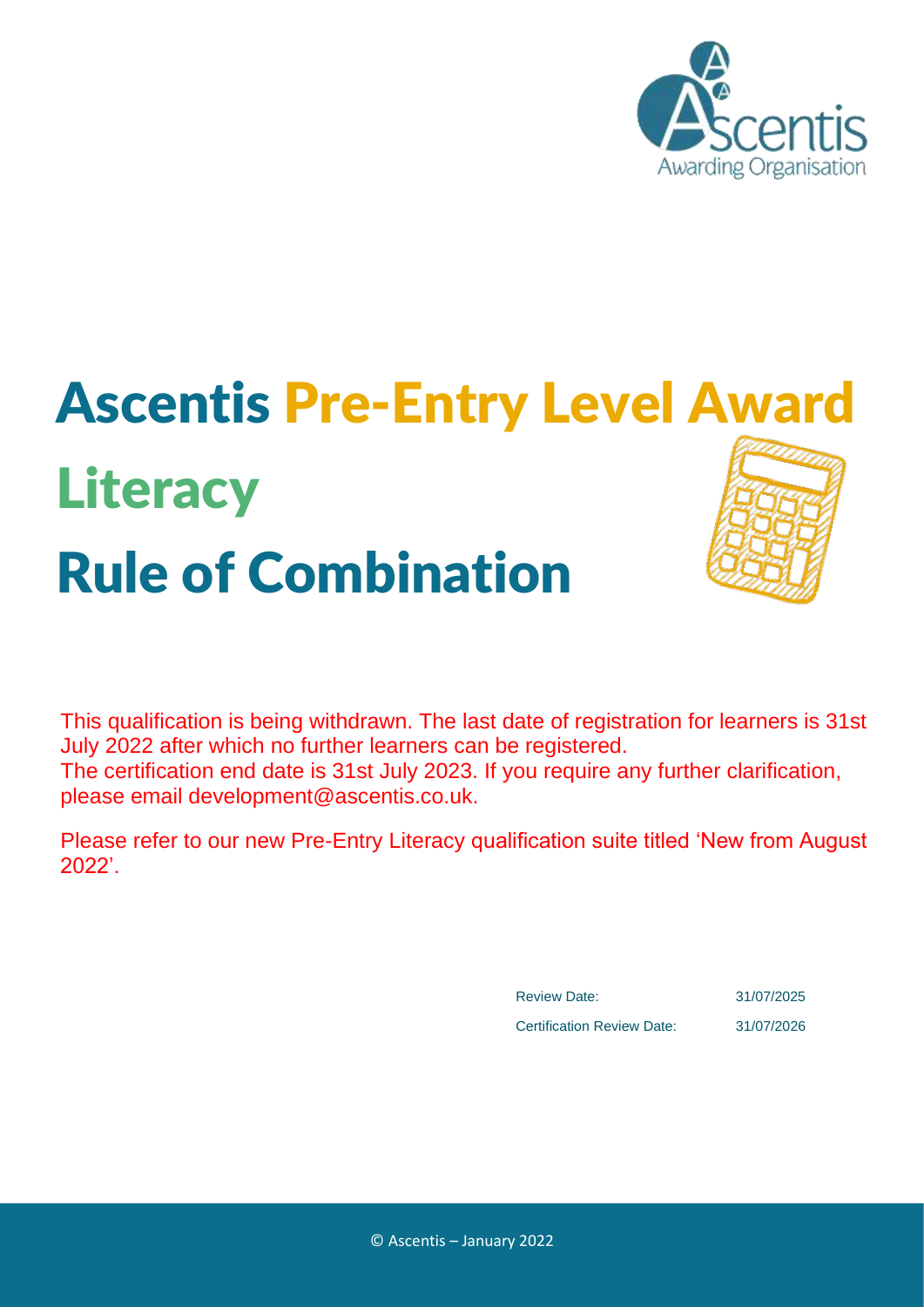## Qualification Overview

This Award offers a flexible approach to assessment, with defined terms and content. It allows learners to practise the underpinning essential skills of reading, writing, and speaking and listening, enabling them to learn communication skills effectively.

There are several features of this qualification that make it very appropriate for its target learners:

- Verification and certification can be offered throughout the year, allowing maximum flexibility for centres
- The qualification can be delivered in a range of settings
- Each unit is internally assessed
- Assessments are internally marked by centre assessors, internally verified by the centre and then externally verified by Ascentis
- Assessment dates are determined by the centre, not Ascentis

### Aims

The aims of the qualification are to enable learners:

- 1 To begin their literacy studies with confidence
- 2 To develop basic underpinning skills in:
	- Reading
	- Writing
	- Speaking and Listening
- 3 To be able to progress onto further study

### Target Group

This qualification is aimed at a range of learners, including those who have had little interaction with literacy and learners who may have had little or no experience of formal learning.

### Assessment Method

The Ascentis Pre-Entry Level Award in Literacy requires evidence of achievement of all the skills and activities that are set out in each unit within the specification. The successful achievement of all the tasks for a unit provides confirmation that all learning outcomes and assessment criteria within the units of assessment have been achieved.

Assessments are internally marked by centre assessors and then internally verified to ensure consistency. The assessments will then be externally verified by Ascentis.